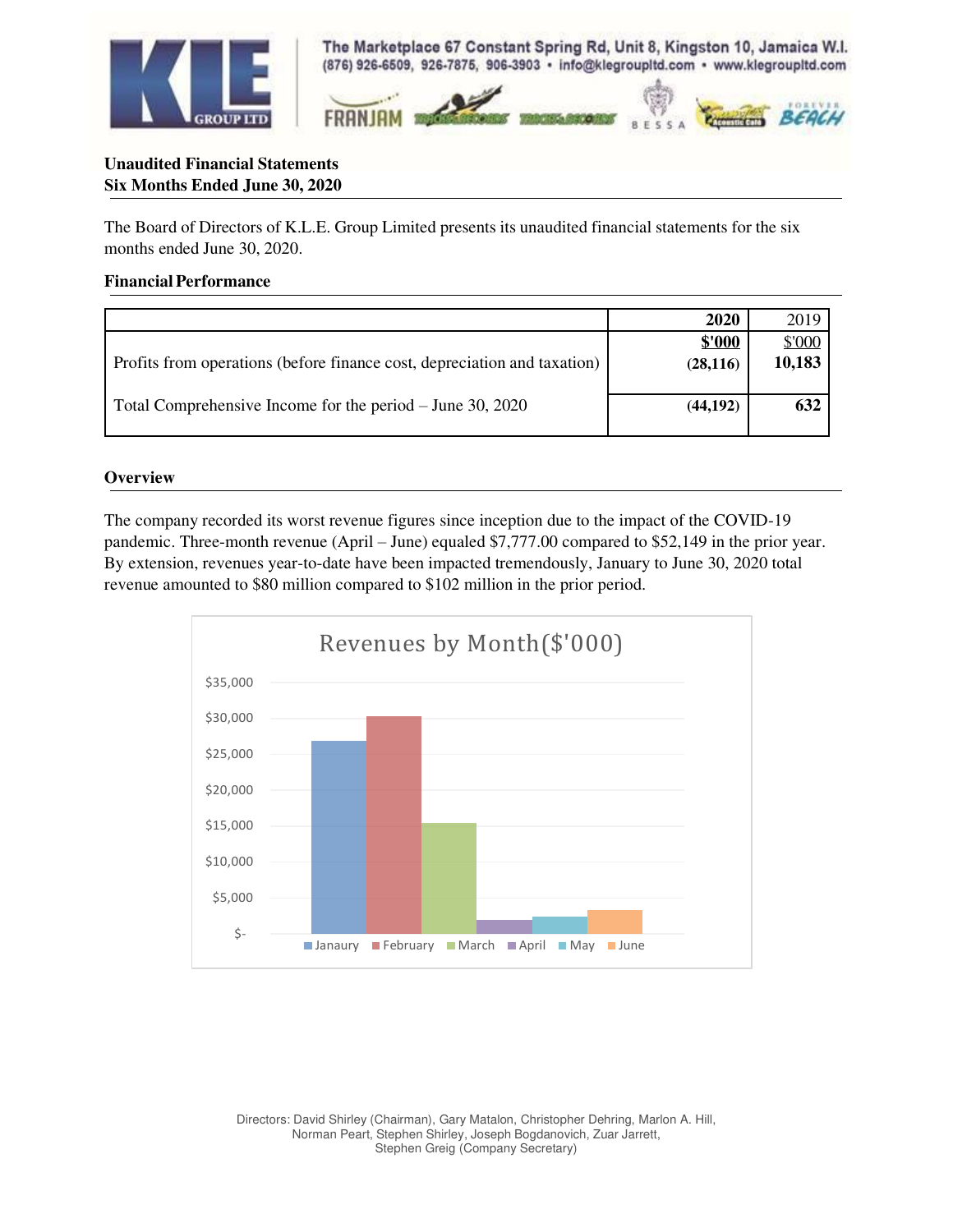

The Marketplace 67 Constant Spring Rd, Unit 8, Kingston 10, Jamaica W.I. (876) 926-6509, 926-7875, 906-3903 · info@klegroupitd.com · www.klegroupitd.com

**BESSA** 

For the Months of April to June the Montego Bay Location was closed and the Kingston Location was opened for delivery and take out only.

**FRANJAM** 

| <b>Revenue</b> |         |           |            |
|----------------|---------|-----------|------------|
| 2020           | 2019    | \$ change | $%$ change |
| \$,000         | \$,000  | \$,000    | %          |
| 80,447         | 101,872 | (21, 425) | (21%)      |

## **Cost of Sales**

For the first half of the year our cost of sales amounted to \$25 million compared to \$29 million for the first quarter of 2019. The companies cost of operating is in line with the latest cost strategies and budgets. Cost of sales percentage for the current period was 31% which is in line with budget.

## **Expenditure**

For the second quarter expenses were significantly reduced as the company went into cost saving mode in reflection to the severe impact of the pandemic and the declining revenue. Average expenses for the quarter declined by 70 – 80%. Salaries and wages saw the biggest decline of 87%, utilities declined by 60%. Some of the expense's reduction strategies employed included the laying off of team members, mandatory salary cuts for all staff, decommissioning of all heavy-duty equipment. See below chart which shows total expenses separated by quarter.



# **Profitability**

The company is reporting a loss from operations as a direct result of the bad debt write off and the drastic decline in revenues in the quarter due to the corona virus pandemic. The company ended the quarter in an overall net loss position after the inclusion of finance and depreciation charges and other comprehensive loss of \$0.5million as a result of losses in the revaluation of quoted investments. Total comprehensive loss for the period amounted to \$44 million compared to \$632 thousand in the prior period.